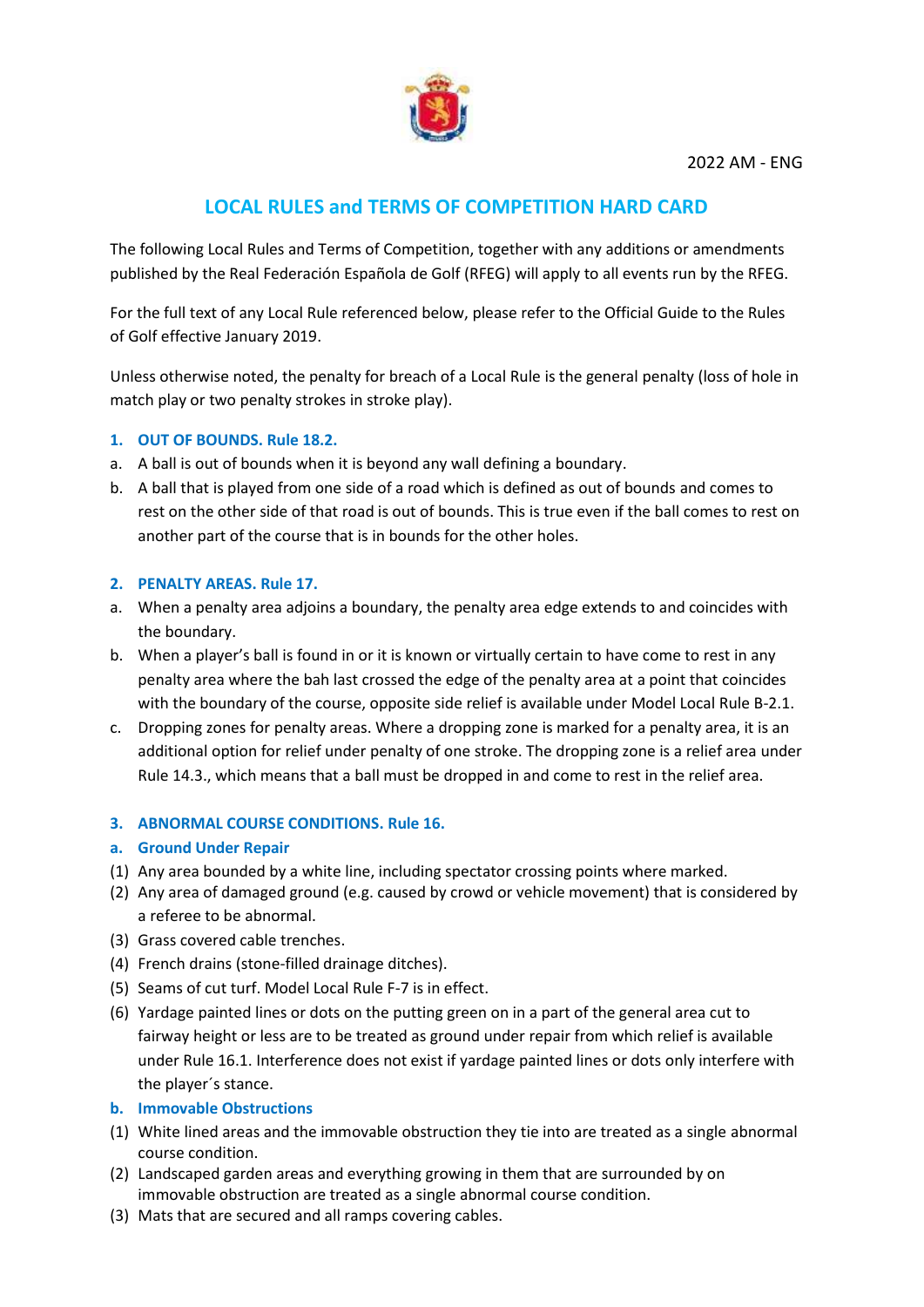- (4) Roads or paths surfaced with woodchip or mulch. Individual pieces of woodchip are loose impediments.
- **c. Embedded Ball**

Rule 16.3 is modified in this way: No free relief is allowed for a ball embedded in the stacked turf face above a bunker.

## **4. IMMOVABLE OBSTRUCTIONS CLOSE TO PUTTING GREENS**

Model Local Rule F-5 is in effect.

## **5. BALL PLAYED FROM OUTSIDE RELIEF AREA WHEN TAKING BACK-ON-THE-LINE RELIEF.**

Model Local Rule E-12 is in effect.

## **6. LIMITING WHEN STROKE MADE FROM PUTTING GREEN MUST BE REPLAYED**

Model Local Rule D-7 is in effect and modifies Exception 2 to Rule 11.1b.

## **7. INTEGRAL OBJECTS**

The following are integral objects from which free relief is not allowed:

- a. Bunker liners in their intended position.
- b. Wires, cables, wrappings or other objects where they are closely attached to trees or other permanent objects.
- c. Artificial retaining walls and pilings when located in penalty areas.

## **8. PERMANENT OVERHEAD POWER LINE**

Model Local Rule E-11 is in effect, but only for a ball who hits a power cable located in bounds, no for the post that attach it. **(The stroke is cancelled and must be replayed).**

# **9. TEMPORARY IMMOVABLE OBSTRUCTIONS**

Model Local Rule F-23 is in effect.

## **10. REPLACEMENT OF CLUB THAT IS BROKEN OR SIGNIFICANTLY DAMAGED**

Model Local Rule G-9 is in effect.

## **11. CLUBS AND BALLS**

- a. List of Conforming Driver Heads: Model Local Rule G-1 is in effect. Penalty for making a stroke with a club in breach of Local Rule: Disqualification.
- b. Groove and Punch Mark Specifications: Model Local Rule G-2 is in effect. Penalty for making a stroke with a club in breach of Local Rule: Disqualification.
- c. List of Conforming Golf Balls: Model Local Rule G-3 is in effect. Penalty for breach of the Local Rule: Disqualification.

# **12. PACE OF PLAY POLICY**

In accordance with RFEG´s Pace of Play Card, in case of being implemented by the Committee.

# **13. SUSPENSION OF PLAY. Rule 5.7.**

The following signals will be used to suspend and resume play:

Immediate stop for imminent danger - one prolonged note of a siren.

Stop for a non-dangerous situation - three consecutive notes of a siren.

Resumption of play - two consecutive notes of a siren

**Note:** When play is stopped for imminent danger, all practice areas will be immediately closed.